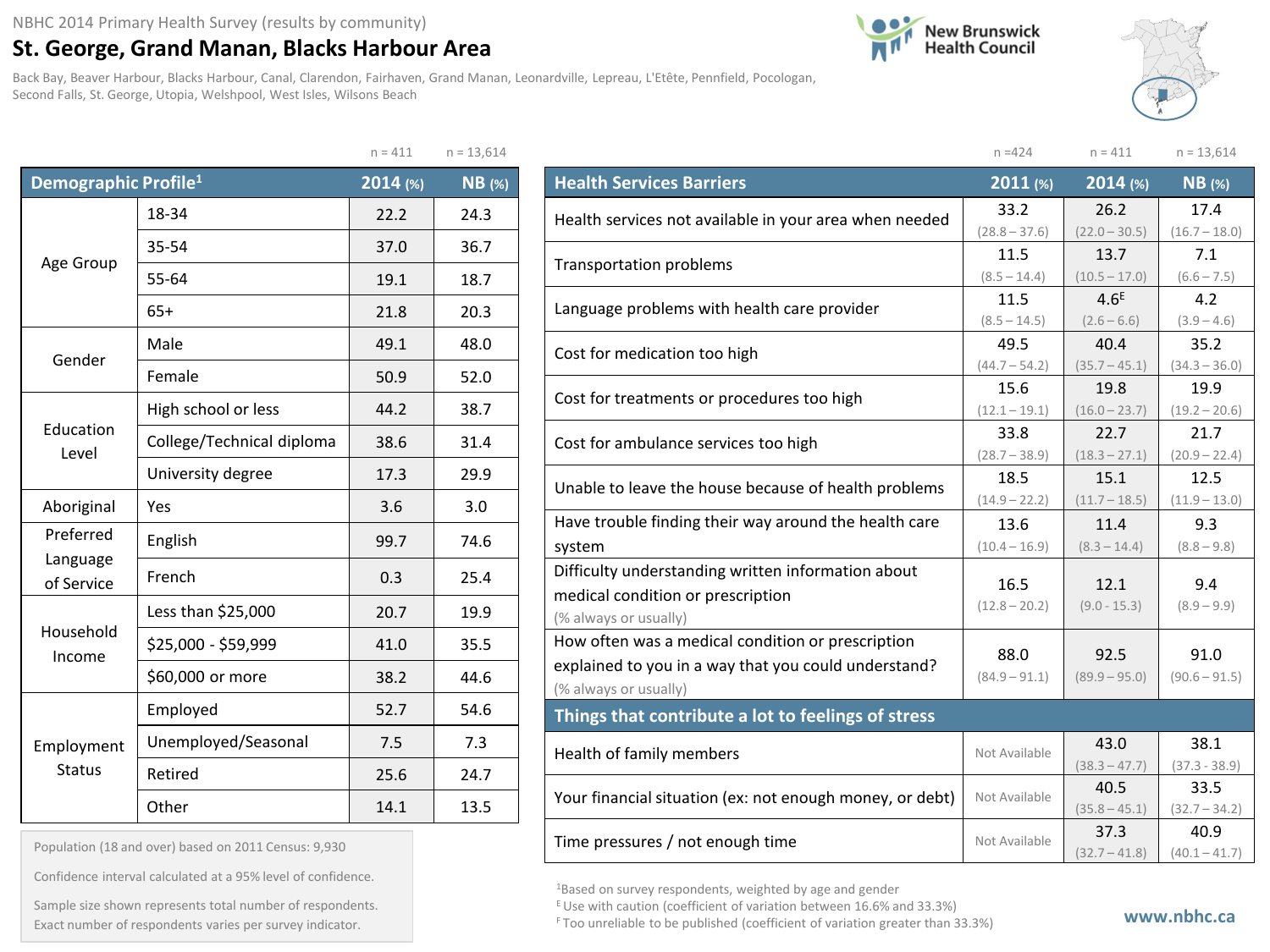## **St. George, Grand Manan, Blacks Harbour Area**

 $\spadesuit$  = Higher than 2011 results

 $\blacklozenge$  = Lower than 2011 results

n = 424 n = 411 n = 411 n = 13,614

 $(60.8 - 62.4)$ 

 $(26.2 - 27.7)$ 

 $(16.8 - 18.0)$ 

 $(15.8 - 17.0)$ 

 $(13.5 - 14.6)$ 

 $(10.1 - 11.2)$ 

 $(7.8 - 8.7)$ 

 $(7.9 - 8.8)$ 

 $(11.3 - 12.4)$ 

 $(2.7 - 3.3)$ 

 $(2.7 - 3.2)$ 

 $(2.2 - 2.8)$ 

|                                                  | $n = 424$       | $n = 411$                         | $n = 13,614$    |                         |                                                                                   | $n = 424$             | $n = 411$              | $n = 411$    | $n = 13,61$          |
|--------------------------------------------------|-----------------|-----------------------------------|-----------------|-------------------------|-----------------------------------------------------------------------------------|-----------------------|------------------------|--------------|----------------------|
| <b>Health Profile</b>                            | 2011(%)         | $2014$ (%)                        | $NB$ (%)        | <b>Chronic Health</b>   |                                                                                   | $2011$ (%)            | $2014$ (%)             | $2014^2$ (#) | $NB$ (%)             |
| Self-rated Health (% very good or excellent)     | 48.5            | 43.4                              | 50.5            | Conditions <sup>1</sup> |                                                                                   |                       |                        |              |                      |
|                                                  | $(43.7 - 53.3)$ | $(38.7 - 48.1)$                   | $(49.6 - 51.3)$ |                         | One or more chronic                                                               | 58.8                  | 64.7                   |              | 61.6                 |
| Self-rated mental or emotional health            | Not Available   | 61.7                              | 65.4            |                         | health conditions <sup>3</sup>                                                    | $(54.1 - 63.5)$       | $(60.1 - 69.2)$        | 6,421        | $(60.8 - 62)$        |
| (% very good or excellent)                       |                 | $(57.0 - 66.3)$                   | $(64.6 - 66.2)$ |                         |                                                                                   | 28.8                  | 34.4                   |              | 27.0                 |
| "My health largely depends on how well I take    | 49.6            | 49.9                              | 55.2            |                         | High blood pressure                                                               | $(24.6 - 33.0)$       | $(29.9 - 38.9)$        | 3,412        | $(26.2 - 27)$        |
| care of myself" (% strongly agree)               | $(44.8 - 54.4)$ | $(45.2 - 54.7)$                   | $(54.4 - 56.0)$ | Arthritis               |                                                                                   | 27.2                  | 22.3                   | 2,217        | 17.4                 |
| Number of prescription medications taken on a    | 12.9            | 18.7                              | 15.2            |                         |                                                                                   | $(23.1 - 31.4)$       | $(18.4 - 26.3)$        |              | $(16.8 - 18)$        |
| regular basis $3$ (% 6 or more)                  | $(9.2 - 16.6)$  | $(14.4 - 23.1)$                   | $(14.5 - 15.9)$ |                         | Gastric Reflux (GERD)                                                             | 18.0                  | 17.7                   | 1,758        | 16.4                 |
| Discuss regularly with a health professional on  | 34.5            | 29.4                              | 25.4            |                         |                                                                                   | $(14.4 - 21.6)$       | $(14.1 - 21.3)$        |              | $(15.8 - 17.$        |
| improving health or preventing illness           | $(29.7 - 39.3)$ | $(25.0 - 33.7)$                   | $(24.7 - 26.1)$ | Depression              |                                                                                   | 11.3                  | 16.2                   | 1,606        | 14.9                 |
| (% always or usually)                            |                 |                                   |                 |                         |                                                                                   | $(8.4 - 14.3)$        | $(12.7 - 19.7)$        |              | 15.5                 |
| How long have you been seeing the same family    | 69.7            | 62.7                              | 73.0            | Chronic pain            |                                                                                   | 14.2                  | 13.7                   | 1,365        | 14.0                 |
| <b>doctor?</b> (% 5 years or more)               | $(65.1 - 74.3)$ | $(57.8 - 67.7)$                   | $(72.2 - 73.7)$ |                         |                                                                                   | $(10.9 - 17.4)$       | $(10.5 - 17.0)$        |              | $(13.5 - 14)$        |
| Are you limited in doing activities because of a |                 |                                   |                 | <b>Diabetes</b>         |                                                                                   | 9.5                   | 11.7                   | 1,164        | 10.7                 |
| physical or mental condition, or a health        | Not             | 29.0                              | 22.1            |                         |                                                                                   | $(6.7 - 12.2)$        | $(8.7 - 14.8)$         |              | $(10.1 - 11)$        |
| problem? (% yes)                                 | Available       | $(24.7 - 33.3)$                   | $(21.4 - 22.8)$ | Cancer                  |                                                                                   | 7.5E                  | 10.5                   | 1,040        | 8.3                  |
| <b>Memory loss</b>                               |                 |                                   |                 |                         |                                                                                   | $(5.1 - 10.0)$<br>8.0 | $(7.6 - 13.4)$<br>10.2 |              | $(7.8 - 8.7)$<br>8.3 |
|                                                  | Not             | 15.1                              | 9.9             | Heart disease           |                                                                                   | $(5.5 - 10.6)$        | $(7.3 - 13.1)$         | 1,011        | $(7.9 - 8.8)$        |
| Someone in household has a memory problem        | Available       | $(11.7 - 18.5)$<br>$(9.4 - 10.4)$ |                 | 7.3E                    | 9.9                                                                               |                       | 11.8                   |              |                      |
|                                                  | Not             | 4.5 <sup>E</sup>                  | 3.9             | Asthma                  |                                                                                   | $(4.9 - 9.8)$         | $(7.0 - 12.7)$         | 981          | $(11.3 - 12)$        |
| that interferes with day to day function         | Available       | $(2.5 - 6.5)$                     | $(3.6 - 4.2)$   |                         |                                                                                   | 2.7 <sup>E</sup>      | $4.4^E$                |              | 3.0                  |
| <b>Health Behaviours</b>                         |                 |                                   |                 |                         | Emphysema or COPD                                                                 | $(1.2 - 4.3)$         | $(2.4 - 6.3)$          | 434          | $(2.7 - 3.3)$        |
| Eating fruits and vegetables                     |                 | 40.9                              | 50.4            |                         | Mood disorder other                                                               |                       | 4.2 <sup>E</sup>       |              | 3.0                  |
| (% 5 portions or more a day)                     | Not Available   | $(36.2 - 45.6)$                   | $(49.5 - 51.2)$ | than depression         |                                                                                   | F                     | $(2.3 - 6.1)$          | 420          | $(2.7 - 3.2)$        |
| Moderate or vigorous physical activity           |                 | 47.6                              | 49.0            |                         |                                                                                   | F                     |                        |              | 2.5                  |
| (% at least 2 % hours a week)                    | Not Available   | $(42.8 - 52.4)$                   | $(48.1 - 49.8)$ | Stroke                  |                                                                                   |                       | F                      | 148          | $(2.2 - 2.8)$        |
| Current smoker                                   |                 | 25.8                              | 19.2            |                         |                                                                                   |                       |                        |              |                      |
| (% daily or occasional)                          | Not Available   | $(21.6 - 30.0)$                   | $(18.5 - 19.8)$ |                         | Confidence interval calculated at a 95% level of confidence.                      |                       |                        |              |                      |
| Unhealthy weight                                 |                 | 34.2                              | 30.8            |                         | Symbols $\bigwedge$ and $\bigvee$ indicate a statistically significant difference |                       |                        |              |                      |
| (% obese)                                        | Not Available   | $(29.6 - 38.8)$                   | $(30.0 - 31.6)$ |                         | at the 95% level of confidence.                                                   |                       |                        |              |                      |

Sample size shown represents total number of respondents. Exact number of respondents varies per survey indicator.

<sup>1</sup> Self-reported based on survey respondents

<sup>2</sup> Estimated number of citizens who have the selected chronic health condition

<sup>3</sup> Among the twelve chronic health conditions listed in table located at the right of this page.

E Use with caution (coefficient of variation between 16.6% and 33.3%)

F Too unreliable to be published (coefficient of variation greater than 33.3%)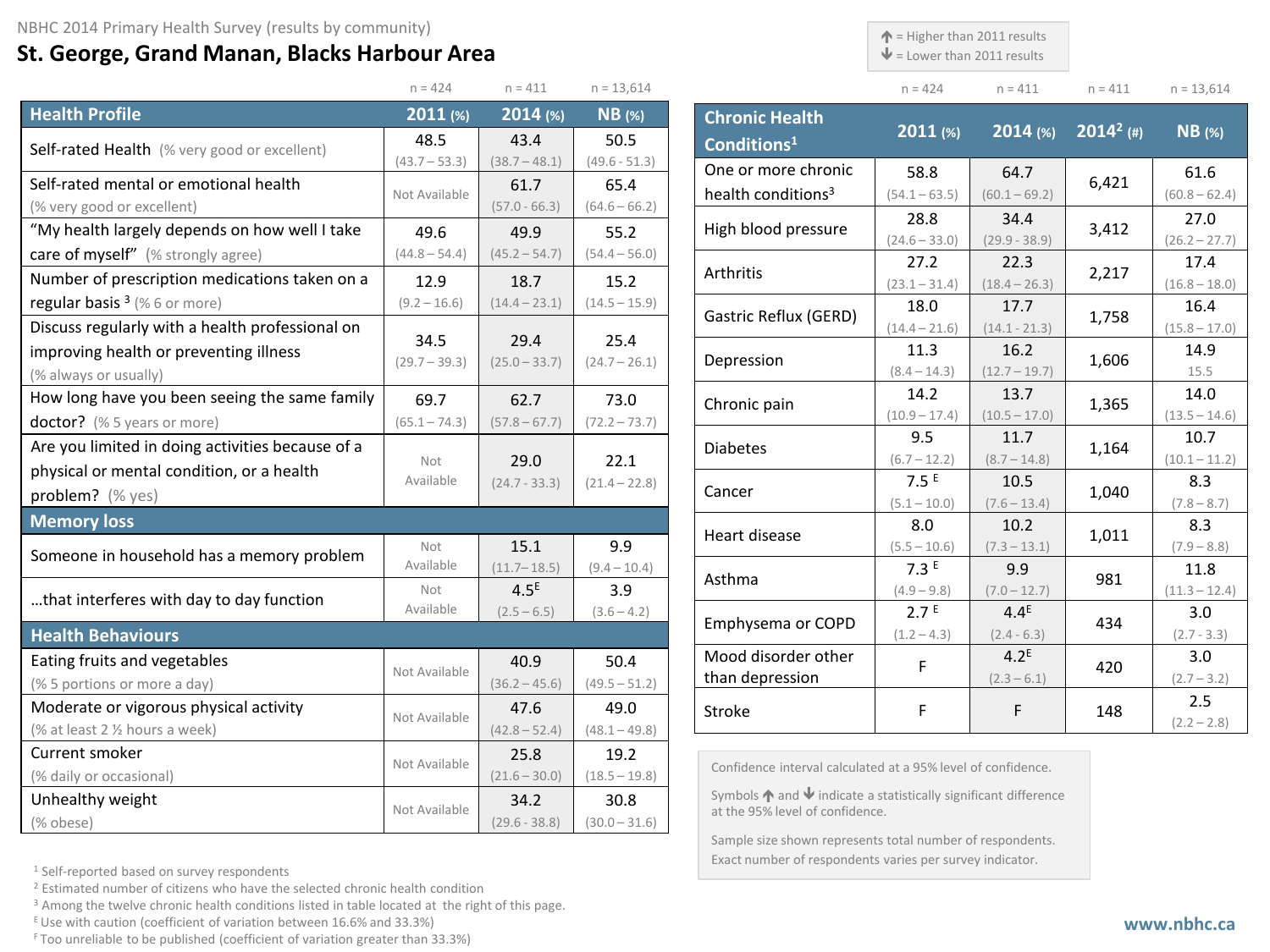|         | NBHC 2014 Primary Health Survey (results by community)<br>St. George, Grand Manan, Blacks Harbour Area                                                                                    |                   |                             |                         | $B =$ Better than 2011 results<br>$W =$ Worse than 2011 results |                         |                         |
|---------|-------------------------------------------------------------------------------------------------------------------------------------------------------------------------------------------|-------------------|-----------------------------|-------------------------|-----------------------------------------------------------------|-------------------------|-------------------------|
|         |                                                                                                                                                                                           |                   |                             | $n = 424$               | $n = 411$                                                       | 1 to 33                 | $n=13,614$              |
|         | <b>Primary Health Indicator</b>                                                                                                                                                           |                   |                             | 2011                    | 2014                                                            | Rank <sup>2</sup>       | <b>NB</b>               |
|         | <b>Accessibility</b><br>The ability of patients/clients to obtain care/service at the right place and the right time, based on respective needs, in the official language of their choice |                   |                             |                         |                                                                 |                         |                         |
| $A-1$   | Has a personal family doctor (% yes)                                                                                                                                                      |                   |                             | 84.9<br>$(81.5 - 88.3)$ | 85.6<br>$(82.3 - 88.9)$                                         | 29                      | 92.1<br>$(91.7 - 92.5)$ |
| $A-2$   | Calling family doctor's office during regular practice hours (% very easy or somewhat easy)                                                                                               |                   | 87.2<br>$(83.8 - 90.6)$     | 84.4<br>$(80.7 - 88.1)$ | $\overline{7}$                                                  | 78.3<br>$(77.6 - 79.0)$ |                         |
| $A-3$   | Family doctor has extended office hours (after 5pm or on weekends) (% yes)<br>Family doctor has an <b>after-hour arrangement</b> when office is closed $(\%$ yes)                         |                   |                             | Not available           | 13.0<br>$(9.6 - 16.4)$                                          | 21                      | 16.2<br>$(15.6 - 16.8)$ |
| $A - 4$ |                                                                                                                                                                                           |                   |                             | 18.4<br>$(14.4 - 22.4)$ | 20.7<br>$(16.6 - 24.8)$                                         | 10                      | 18.2<br>$(17.5 - 18.9)$ |
|         |                                                                                                                                                                                           |                   | (% on same day or next day) | 35.0<br>$(30.1 - 39.9)$ | $w$ 24.4<br>$(19.9 - 28.9)$                                     | 23                      | 30.1<br>$(29.3 - 30.9)$ |
| $A-5$   | How quickly appointment can be made with family doctor                                                                                                                                    | (% within 5 days) |                             | 71.6<br>$(67.0 - 76.3)$ | $w$ 57.2<br>$(52.0 - 62.4)$                                     | 21                      | 60.3<br>$(59.4 - 61.2)$ |
| $A-6$   | Nurse working with family doctor who is regularly involved in health care $(\%$ yes)                                                                                                      |                   |                             | 44.2<br>$(39.2 - 49.2)$ | 35.2<br>$(30.3 - 40.1)$                                         | 6                       | 27.5<br>$(26.7 - 28.3)$ |
| $A-7$   | Has access to a primary health team <sup>3</sup> (% yes)                                                                                                                                  |                   |                             | 46.6<br>$(41.8 - 51.4)$ | w 35.3<br>$(30.8 - 39.8)$                                       | 6                       | 28.5<br>$(27.8 - 29.2)$ |
| $A-8$   | Wait time at the hospital emergency department (% less than 4 hours)                                                                                                                      |                   |                             | 79.7<br>$(73.6 - 85.8)$ | 86.4<br>$(81.4 - 91.4)$                                         | 6                       | 73.9<br>$(72.7 - 75.1)$ |
|         | How often citizens received the health care service they needed in the                                                                                                                    |                   | English $4$                 | 98.6<br>$(97.4 - 99.8)$ | 98.6<br>$(97.5 - 99.7)$                                         |                         | 95.2<br>$(94.8 - 95.6)$ |
| $A-9$   | official language of their choice<br>(% who always received service in language of preference)                                                                                            |                   | French <sup>4</sup>         | F                       | F.                                                              |                         | 72.6<br>$(71.0 - 74.2)$ |

 $2$  Indicator rank across 33 communities, from best (1) to worst (33)

<sup>3</sup> Primary health team: Has access to a family doctor and has access to either a nurse practitioner or a nurse or other health professionals at their family doctor's office

<sup>F</sup> Too unreliable to be published (coefficient of variation greater than 33.3%)

Confidence interval calculated at a 95% level of confidence.

Symbols **B** and **W** indicate a statistically significant difference at the 95% level of confidence.

Sample size shown represents total number of respondents. Exact number of respondents varies per survey indicator.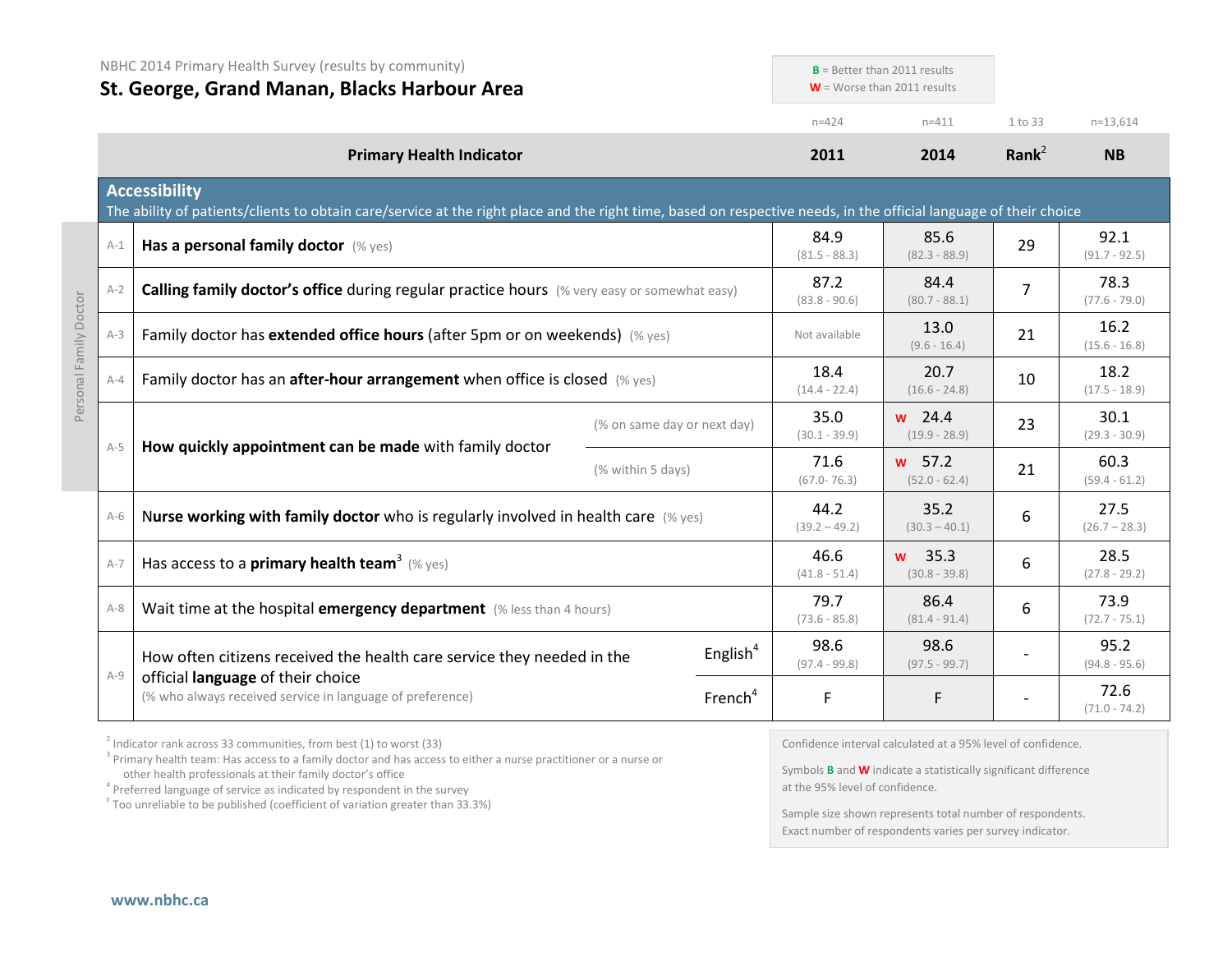| NBHC 2014 Primary Health Survey (results by community)<br>St. George, Grand Manan, Blacks Harbour Area |                                                                                                                                                                                                                                                                                   |                              | $B =$ Better than 2011 results<br>$W =$ Worse than 2011 results                                                                               |           |                            |
|--------------------------------------------------------------------------------------------------------|-----------------------------------------------------------------------------------------------------------------------------------------------------------------------------------------------------------------------------------------------------------------------------------|------------------------------|-----------------------------------------------------------------------------------------------------------------------------------------------|-----------|----------------------------|
|                                                                                                        |                                                                                                                                                                                                                                                                                   | $n = 424$                    | $n = 411$                                                                                                                                     | 1 to 33   | $n=13,614$                 |
|                                                                                                        | <b>Primary Health Indicator</b>                                                                                                                                                                                                                                                   | 2011                         | 2014                                                                                                                                          | Rank $^2$ | <b>NB</b>                  |
|                                                                                                        | <b>Appropriateness</b><br>Care/service provided is relevant to the patients'/clients' needs and based on established standards                                                                                                                                                    |                              |                                                                                                                                               |           |                            |
| $Q-1$                                                                                                  | Adults 65 and over who received their flu shot in the last year $(\%$ yes)                                                                                                                                                                                                        | Not available                | 63.9<br>$(56.0 - 71.8)$                                                                                                                       | 24        | 70.6<br>$(69.2 - 72.0)$    |
| $Q-2$                                                                                                  | Adults with one or more of four select chronic health conditions <sup>5</sup> who had<br>measurements for blood pressure in the past 12 months (% yes)                                                                                                                            | 97.4<br>$(95.1 - 99.8)$      | 95.1<br>$(92.1 - 98.1)$                                                                                                                       | 6         | 91.3<br>$(90.6 - 92.0)$    |
| $Q-3$                                                                                                  | Adults with one or more of four select chronic health conditions <sup>5</sup> who had<br><b>measurements for cholesterol</b> in the past 12 months (% yes)                                                                                                                        | 79.5<br>$(73.5 - 85.6)$      | 78.7<br>$(73.0 - 84.4)$                                                                                                                       | 12        | 76.3<br>$(75.2 - 77.4)$    |
| $Q - 4$                                                                                                | Adults with one or more of four select chronic health conditions <sup>5</sup> who had<br><b>measurements for blood sugar in the past 12 months</b> (% yes)                                                                                                                        | 77.4<br>$(71.2 - 83.7)$      | 78.0<br>$(72.2 - 83.8)$                                                                                                                       | 11        | 73.9<br>$(72.8 - 75.0)$    |
| $Q-5$                                                                                                  | Adults with one or more of four select chronic health conditions <sup>5</sup> who had<br>measurements for body weight in the past 12 months (% yes)                                                                                                                               | 64.4<br>$(57.3 - 71.5)$      | w 49.5<br>$(42.5 - 56.5)$                                                                                                                     | 31        | 59.3<br>$(58.0 - 60.6)$    |
| $Q-6$                                                                                                  | How often family doctor helps citizens coordinate the care from other health care<br>providers and places (% always)                                                                                                                                                              | 69.2<br>$(63.4 - 75.0)$      | 72.1<br>$(66.3 - 77.9)$                                                                                                                       | 12        | 70.7<br>$(69.7 - 71.7)$    |
|                                                                                                        | <b>Effectiveness</b><br>Care/service, intervention or action achieves the desired results                                                                                                                                                                                         |                              |                                                                                                                                               |           |                            |
| $Q - 7$                                                                                                | Citizens with a chronic health condition <sup>7</sup> who are confident in controlling and managing<br>their health condition (% very confident)                                                                                                                                  | 37.6<br>$(32.1 - 43.0)$      | 37.6<br>$(32.2 - 43.0)$                                                                                                                       | 28        | 42.2<br>$(41.2 - 43.2)$    |
| <b>Safety</b>                                                                                          | Potential risks of an intervention or the environment are avoided or minimized                                                                                                                                                                                                    |                              |                                                                                                                                               |           |                            |
| $O-8$                                                                                                  | Citizens with a chronic health condition <sup>7</sup> who know what each of their prescribed<br>medications do (% strongly agree)                                                                                                                                                 | 49.0<br>$(43.0 - 55.0)$      | 48.9<br>$(42.9 - 54.9)$                                                                                                                       | 15        | 47.7<br>$(46.6 - 48.8)$    |
| $Q - 9$                                                                                                | Was harmed due to a medical error or mistake as a result of health care services<br>received in the last 12 months (excluding hospital stay) (% yes)                                                                                                                              | $2.7^{E,6}$<br>$(1.1 - 4.3)$ | $3.2^{E,6}$<br>$(1.5 - 4.9)$                                                                                                                  |           | $2.7^{6}$<br>$(2.4 - 3.0)$ |
|                                                                                                        | $2$ Indicator rank across 33 communities, from best (1) to worst (33)<br><sup>5</sup> Self-reported by respondent: Diabetes, heart disease, stroke or high blood pressure<br>$6$ For this type of indicator, a "better" result is achieved when the indicator has a "lower" value |                              | Confidence interval calculated at a 95% level of confidence.<br>Symbols <b>B</b> and <b>W</b> indicate a statistically significant difference |           |                            |

<sup>7</sup> Self-reported by respondent: Arthritis, asthma, cancer, chronic pain, depression, diabetes, emphysema or COPD, gastric reflux (GERD), heart disease, high blood pressure or hypertension, mood disorder other than depression, or stroke E Use with caution (coefficient of variation between 16.7% and 33.3%)

Symbols **B** and **W** indicate a statistically significant difference at the 95% level of confidence.

Sample size shown represents total number of respondents. Exact number of respondents varies per survey indicator.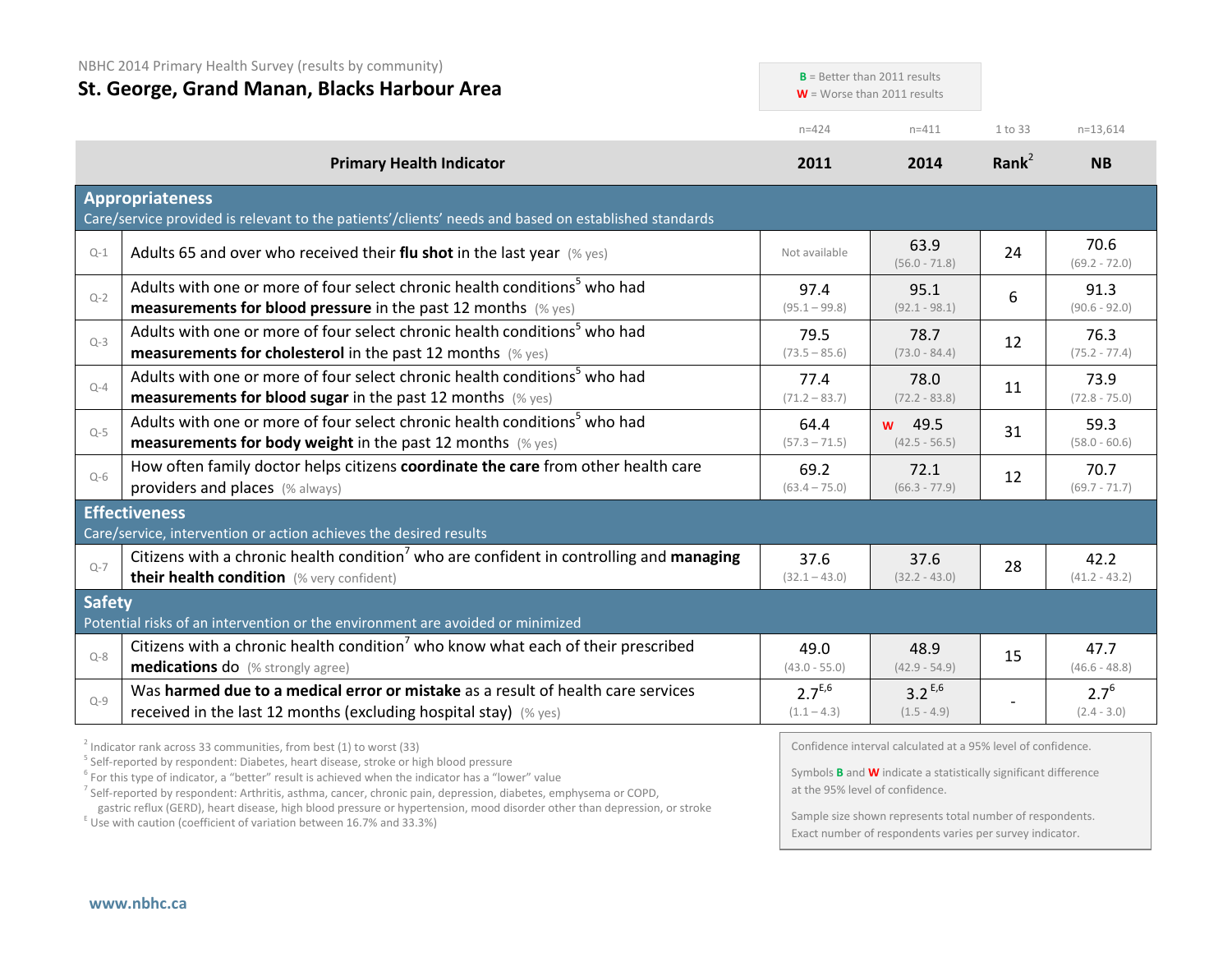NBHC 2014 Primary Health Survey (results by community)

| St. George, Grand Manan, Blacks Harbour Area |                                                                                                                            | $B =$ Better than 2011 results    | $W =$ Worse than 2011 results     |                   |                               |
|----------------------------------------------|----------------------------------------------------------------------------------------------------------------------------|-----------------------------------|-----------------------------------|-------------------|-------------------------------|
|                                              |                                                                                                                            | $n = 424$                         | $n = 411$                         | 1 to 33           | $n=13,614$                    |
|                                              | <b>Primary Health Indicator</b>                                                                                            | 2011                              | 2014                              | Rank <sup>2</sup> | <b>NB</b>                     |
|                                              | <b>Efficiency</b><br>Achieving the desired results with the most cost-effective use of resources                           |                                   |                                   |                   |                               |
| $Q - 10$                                     | Model of care used most often when sick or in need of care from a health professional<br>(% hospital emergency department) | $12.3^{6}$<br>$(9.1 - 15.5)$      | $14.3^{6}$<br>$(11.0 - 17.6)$     | 20                | $11.5^{6}$<br>$(11.0 - 12.0)$ |
| $Q-11$                                       | Has used Tele-Care or other telephone information lines in the last 12 months $(\%$ yes)                                   | 5.0 <sup>E</sup><br>$(2.9 - 7.1)$ | 5.1 <sup>E</sup><br>$(3.0 - 7.2)$ | 27                | 7.4<br>$(7.0 - 7.8)$          |
|                                              | Use of services<br>Using primary health services in the last 12 months                                                     |                                   |                                   |                   |                               |
| $U-1$                                        | Visited a personal family doctor (% yes)                                                                                   | 73.6<br>$(69.4 - 77.8)$           | 79.9<br>$(76.1 - 83.7)$           | 21                | 80.3<br>$(79.6 - 81.0)$       |
| $U-2$                                        | Visited a hospital emergency department (% yes)                                                                            | 41.4<br>$(36.7 - 46.1)$           | 45.4<br>$(40.7 - 50.1)$           | 15                | 41.3<br>$(40.5 - 42.1)$       |
| $U-3$                                        | Visited a specialist (% yes)                                                                                               | Not available                     | 53.6<br>$(48.9 - 58.3)$           | 22                | 56.4<br>$(55.6 - 57.2)$       |
| $U-4$                                        | Visited an after-hours clinic or a walk-in clinic (% yes)                                                                  | 12.9<br>$(9.7 - 16.1)$            | 16.8<br>$(13.3 - 20.3)$           | 22                | 24.3<br>$(23.6 - 25.0)$       |
| $U-5$                                        | Visited an alternative practitioner (% yes)                                                                                | Not available                     | 15.6<br>$(12.2 - 19.0)$           | 33                | 25.2<br>$(24.5 - 25.9)$       |
| $U-6$                                        | Visited a community health centre (% yes)                                                                                  | 19.6<br>$(15.8 - 23.4)$           | 16.9<br>$(13.3 - 20.5)$           | 6                 | 6.9<br>$(6.5 - 7.3)$          |
| $U-7$                                        | Used ambulance services (% yes)                                                                                            | 6.4 <sup>E</sup><br>$(4.1 - 8.7)$ | 10.9<br>$(7.9 - 13.9)$            | 3                 | 5.7<br>$(5.3 - 6.1)$          |
| $U-8$                                        | Visited a nurse practitioner (% yes)                                                                                       | 16.0<br>$(12.5 - 19.5)$           | 19.7<br>$(15.9 - 23.5)$           | 1                 | 7.7<br>$(7.3 - 8.1)$          |
| $U-9$                                        | Visited a health professional at a private clinic (% yes)                                                                  | Not available                     | 17.3<br>$(13.7 - 20.9)$           | 32                | 23.7<br>$(23.0 - 24.4)$       |

<sup>2</sup> Indicator rank across 33 communities. Under "efficiency" the rank is from best (1) to worst (33). Under "use of services" the rank is from highest (1) to lowest (33)

<sup>6</sup> For this type of indicator, a "better" result is achieved when the indicator has a "lower" value  $E$ <sup>E</sup> Use with caution (coefficient of variation between 16.7% and 33.3%)

Confidence interval calculated at a 95% level of confidence.

**B**  $\mathbf{B} = \mathbf{B} \mathbf{B}$  and 2011 results that  $\mathbf{B} = \mathbf{B} \mathbf{B}$ 

Symbols **B** and **W** indicate a statistically significant difference at the 95% level of confidence.

Sample size shown represents total number of respondents. Exact number of respondents varies per survey indicator.